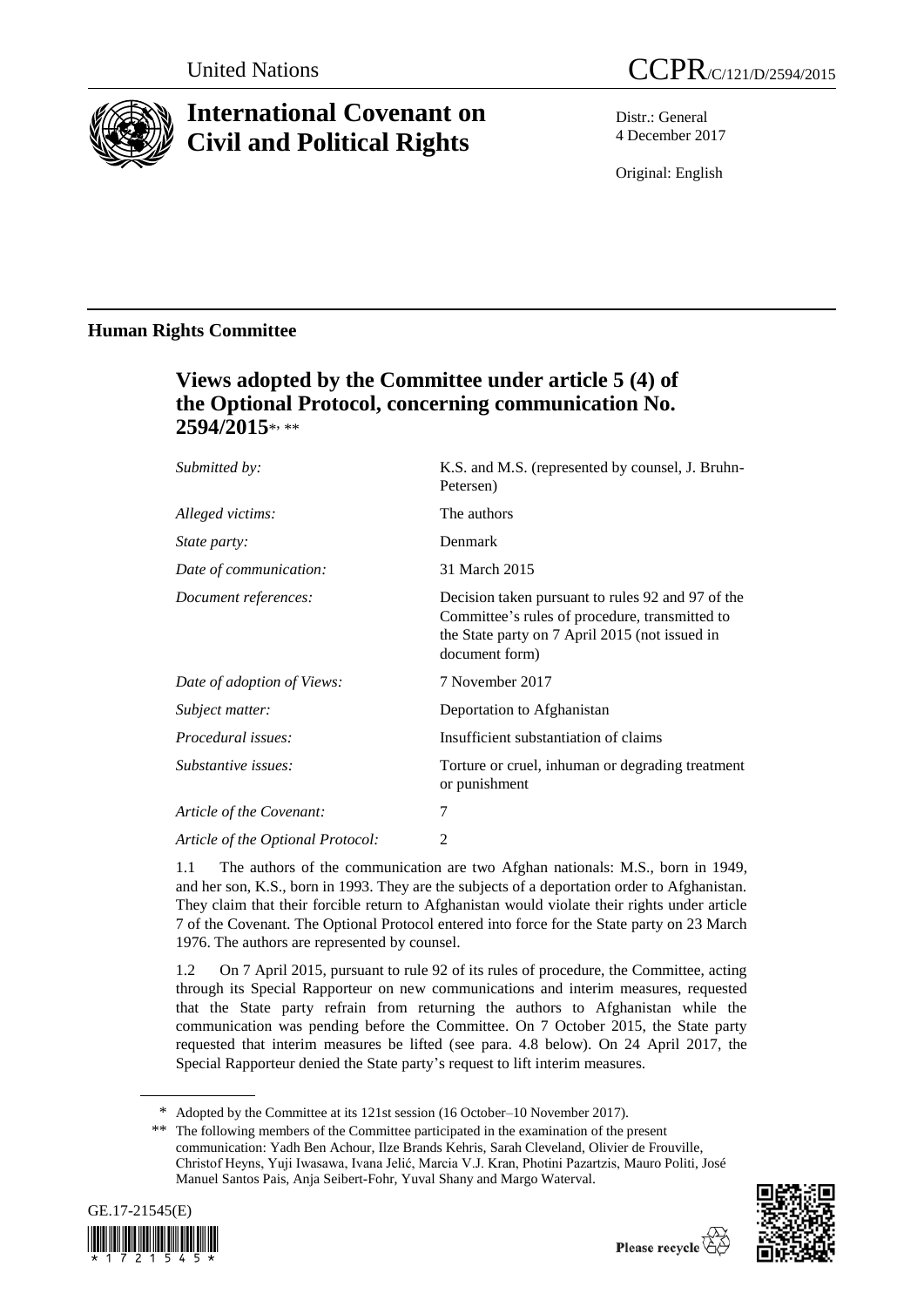#### **The facts as presented by the authors**

2.1 The father of K.S. was a high-ranking police official in the Najibullah administration in Mazar-e Sharif, Afghanistan. After the fall of the Najibullah regime, K.S.' father and older brother were executed by the Taliban.<sup>1</sup> As a result, the authors fled to Pakistan on an unspecified date. Having spent six or seven years in Pakistan, the authors returned to Afghanistan on an unspecified date in 2010 owing to M.S.' poor health.<sup>2</sup> A few months after their arrival, they were contacted by the Taliban, who ordered K.S. to travel to Waziristan and join the jihad. The following day, the authors left Afghanistan for Denmark.<sup>3</sup>

2.2 On 5 May 2010, the authors arrived in Denmark and applied for asylum on the same day. The authors note that they have about 30 family members living in Denmark and none left in Afghanistan.

2.3 Soon after their arrival in Denmark, M.S. abandoned K.S., who became an unaccompanied child.<sup>4</sup> As a result, the consideration of K.S.'s asylum case was suspended for more than three years. M.S. returned on an unspecified date, and the consideration of both asylum cases was resumed.

2.4 On 2 December 2013, the authors had their first interview with the Danish Immigration Service. M.S. was unable to appear for the interview owing to health problems but was represented by her eldest son, who resided in Denmark.

2.5 On 20 December 2013, the Danish Immigration Service rejected the authors' asylum application. Their case was referred to the Refugee Appeals Board. K.S. presented new grounds for asylum before the Board, namely, that his family had been threatened by his sister's former husband in the United States of America, who belonged to the Afghan diaspora and claimed to have been dishonoured by his sister's divorce. K.S. claimed that the former husband had sent an anonymous email to the Service stating that the authors had given false testimony in their asylum claim. When asked about the reasons for not having mentioned to the Service that he had a sister in the United States, K.S. stated that he had not considered it to be of any relevance and had not wished to involve her in his asylum case, and because he had been unaware of his sister's divorce at that time.

2.6 On 23 June 2014, the Refugee Appeals Board rejected the authors' asylum application on two grounds. First, it considered that their conflict with the Taliban, originating from K.S.'s father and brother, was too isolated and remote in time and that the authors would therefore be considered of little importance to the Taliban. Second, it rejected for lack of credibility the claim about the family conflict relating to the sister's divorce. The Board emphasized in that regard that the authors had intentionally given incorrect information as they had stated before the Danish Immigration Service that they had lost contact with K.S.'s sister even though they had contacted her shortly after their arrival in Denmark, as stated before the Board. The Board found not credible the statement by K.S. that they had given incorrect information because they had not wanted to involve his sister in his case.

2.7 On 10 July 2014, the authors filed an application with the Refugee Appeals Board to reopen the asylum process and submitted evidence of the alleged conflict between their family and the sister's former husband, consisting of a transcript of threats made by the former husband on the telephone, in which he said that he would "find a way to have them deported to Afghanistan, where he would deal with them the Afghan way", and a restraining order from a United States court against him.<sup>5</sup> On 6 August 2014, the authors provided additional information, namely, that the former husband's father was a high-

<sup>&</sup>lt;sup>1</sup> No further details are provided.

<sup>2</sup> No further information is provided.

<sup>&</sup>lt;sup>3</sup> The information provided in this paragraph has been obtained from the Board's decision dated 23 June 2014.

<sup>4</sup> No further information is provided.

<sup>5</sup> The authors attach a copy of a "temporary order of protection" given to K.S.'s sister against her husband, issued by the municipal court of Missoula county, Montana, United States. In that order, she is considered a "victim of stalking" and the husband is required to stay 1,500 feet away from her.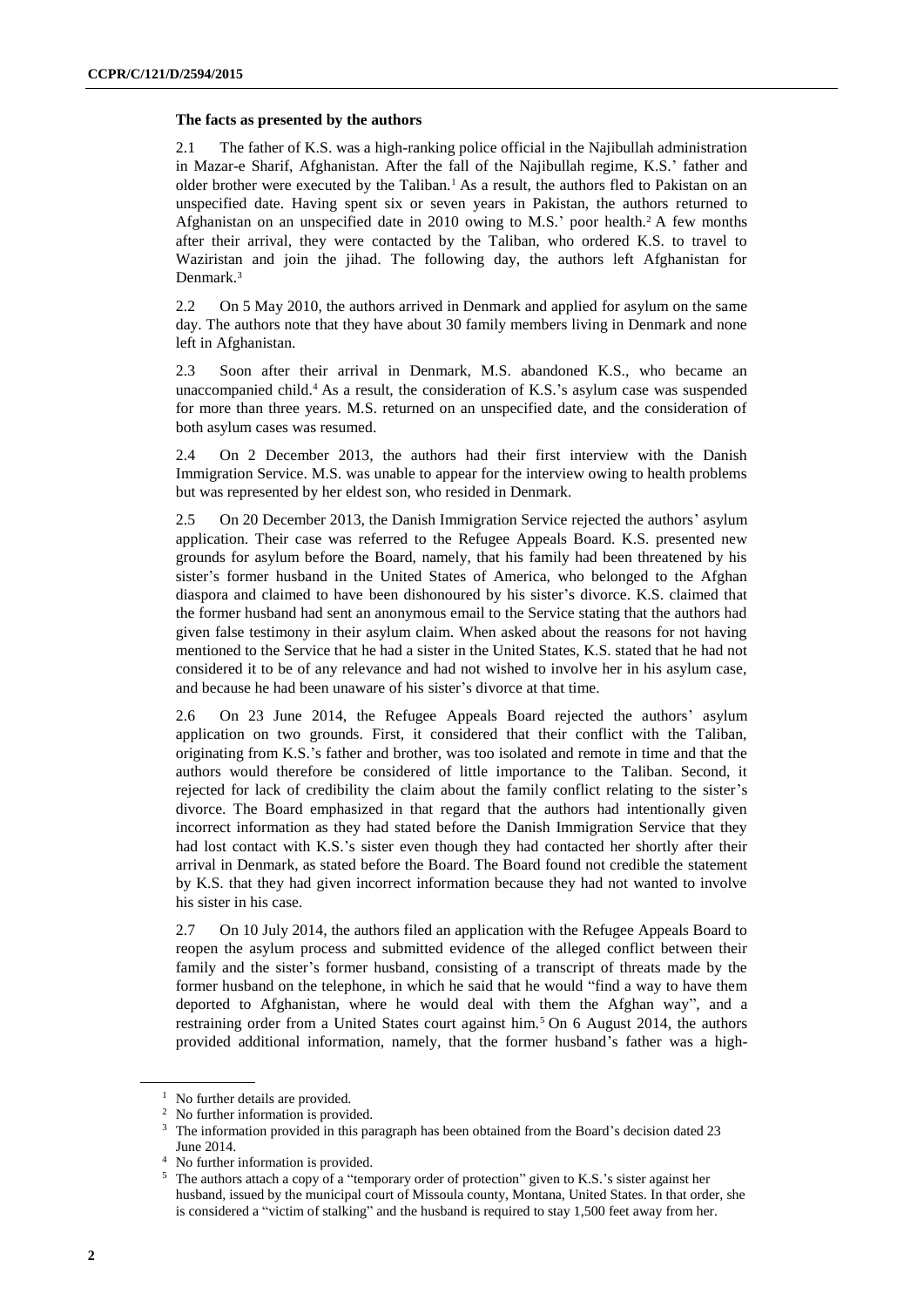ranking official in the security forces in Afghanistan. On 17 November 2014, the authors presented new information arguing that K.S., a convinced agnostic, would face an individual risk upon return to Afghanistan, and that the sister's former husband "would expose K.S. as an apostate".

2.8 On 19 March 2015, the Refugee Appeals Board rejected the authors' request to reopen the asylum proceedings. It rejected the information about the sister's former husband on the grounds that it did not contain a credible explanation as to why such information had not been presented before. The Board concluded that no new important information had been provided to justify a reopening of the case. It also rejected the argument that K.S. would face an individual risk in Afghanistan as an agnostic, by considering that, since the author had not been "active about his views", he would not face persecution for that reason in Afghanistan, based on several reports according to which a non-believer would not face any problems or sanctions as long as they did not display any lack of respect for Islam.<sup>6</sup> In that regard, the Board noted that K.S. had never made any visible public expression of his views on religion or otherwise participated in the public debate, whether in Afghanistan or after his departure. It also noted that K.S. had not initially presented his lack of religious beliefs as grounds for asylum, before either the Danish Immigration Service or the Board, but had merely stated that he was a non-believer. Since the information about the sister's former husband was dismissed as lacking credibility, the Board did not examine the possibility that the former husband would expose K.S. as an apostate in Afghanistan.

2.9 K.S. notes that he is a member of several Facebook groups supporting free speech, human rights and the rights of atheists and agnostics. In that context, he has repeatedly posted material that could be perceived as insulting to Muslims. That material has received attention both from Afghans in Afghanistan and members of the Afghan diaspora in Denmark. For example, he received a Facebook message from a government official who worked in the Office of the President of Afghanistan in response to a Facebook post.<sup>7</sup>

2.10 M.S. has allegedly been diagnosed with severe mental health issues, including depression, post-traumatic stress disorder and personality change. Her most recent psychiatric report <sup>8</sup> concluded that her current level of function was "that of a person suffering from chronic psychosis or dementia". She is under daily care from her family in Denmark. On 6 August 2014, M.S. applied for a residence permit on humanitarian grounds. Her application was rejected on 14 November 2014. She notes that, according to established practice, single Afghan women without support networks in Afghanistan are eligible for a residence permit on humanitarian grounds owing to their extreme vulnerability. In the present case, the rejection was based on two main arguments: first, she was not considered a single woman without a network, as she would be returned with her adult son, K.S.; and second, her health condition was not considered to be so severe as to meet the Danish requirements for granting residence for health reasons. The Refugee Appeals Board noted that M.S. suffered from unspecified depression, personality change caused by catastrophic experiences and post-traumatic stress disorder. Yet, according to the information provided, her mental disorder did not require therapy. The authors note that the Board did not take into account that K.S. had not been to Afghanistan since the age of 7 and could therefore not be considered as a "network", as he himself had no network in Afghanistan and was in no condition to offer his mother the typical support of a network, such as attending to her needs and supporting her financially.

<sup>6</sup> The Board relied on a 2009 report by Landinfo on the risk of abuse in Afghanistan of atheists or individuals who have left Islam in case of return; a 2013 report by Landinfo on the situation of Christians and converts in Afghanistan; and a 2014 report by Landinfo on the situation of atheists in Afghanistan, in which it is stated that, as opposed to converts, who show their affiliation with another religion through religious practices, atheists/non-believers would not face sanctions as long as they do not display any lack of respect for Islam in public.

<sup>7</sup> The author does not specify the context or content of the referred message.

<sup>8</sup> The authors attach a psychiatric report dated 25 July 2014, with the referred diagnosis for author M.S.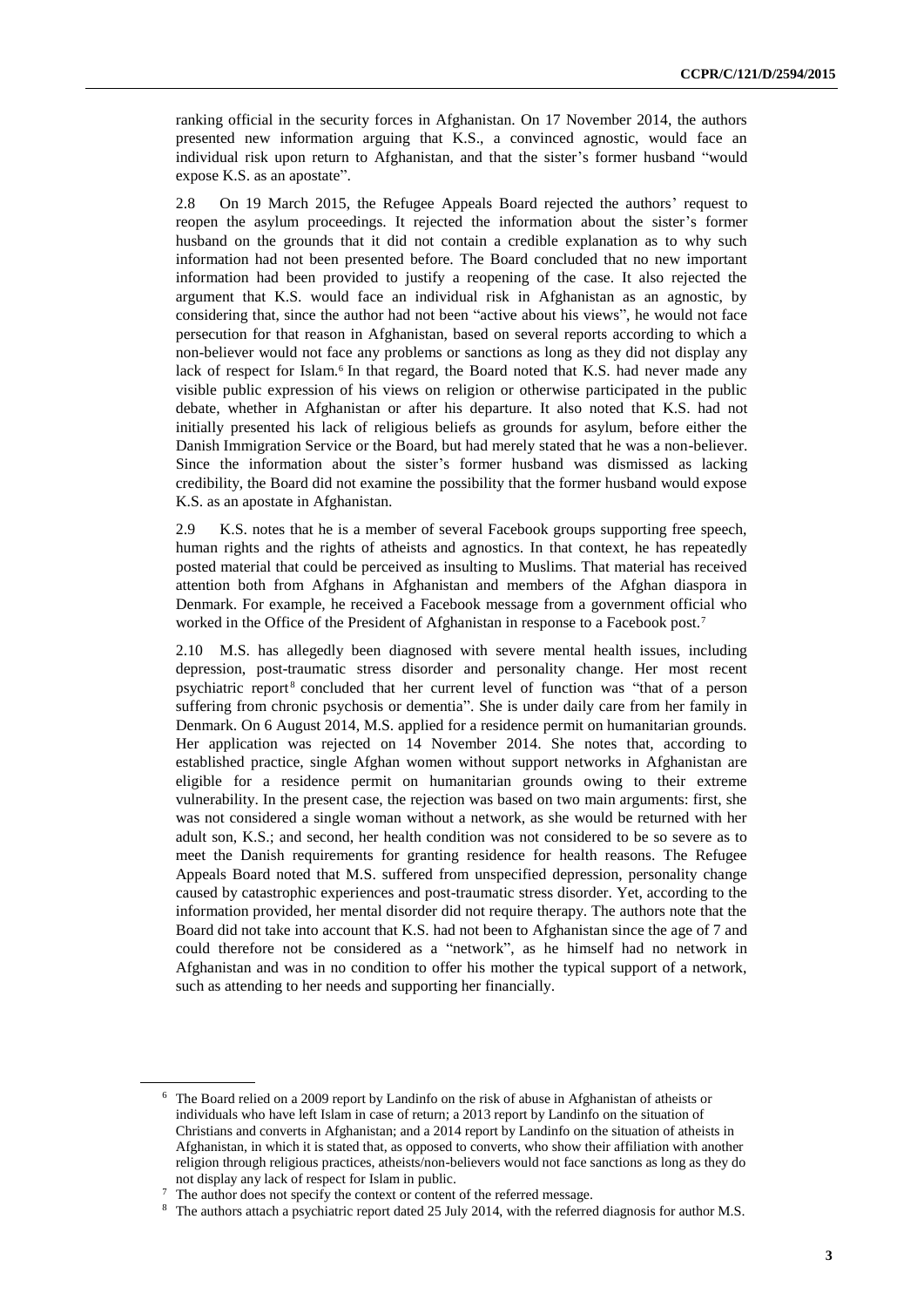#### **The complaint**

3.1 The authors claim that their removal to Afghanistan would expose them to a risk of being subjected to torture or cruel, inhuman or degrading treatment or punishment in violation of article 7 of the Covenant.

3.2 The authors submit that K.S. could face death or torture owing to his disaffiliation from Islam. K.S. notes that he was raised in a secular family — although M.S. considers herself a Muslim — and that his father's and brother's executions and his own experience of having been beaten by the Taliban as a boy for not being able to recite the Qur'an reaffirmed his repudiation of Islam. He has rejected any religious affiliation and considers himself an agnostic. He is not an atheist and has no adversity to religion, only to the way it influences politics and society. He notes that, according to the 2013 Office of the United Nations High Commissioner for Refugees (UNHCR) Eligibility Guidelines for Assessing the International Protection Needs of Asylum Seekers from Afghanistan, <sup>9</sup> persons perceived as contravening sharia law, including religious minorities, converts from Islam or persons accused of blasphemy, may be in need for international protection. He notes that converting from Islam to another religion is deemed apostasy and those found guilty may be given three days to recant or face death. He claims that, by analogy, atheists also face persecution since atheism in Afghanistan equates to apostasy.<sup>10</sup> He would therefore be at risk if he chose not to conceal his views and beliefs in Afghanistan.

3.3 With regard to M.S., she would face a risk of being subjected to torture or to cruel, inhuman or degrading treatment or punishment if returned owing to her status as an extremely vulnerable individual, i.e., a single woman with health issues. She explains that she would be left alone in an extremely unforgiving environment if returned to Afghanistan, since her son would not be able to care for her and support her financially at the same time. In addition, her health has deteriorated during her stay in Denmark. She is 66 years old and has been diagnosed with depression, post-traumatic stress disorder, chronic psychosis, dementia and personality change after catastrophic experiences.

3.4 Finally, the authors claim that they are both at risk of having their rights violated if returned to Afghanistan owing to general conditions for returnees in the country. They note that the general situation for Afghan returnees is precarious, in the light of security issues and the lack of basic services, together with the need for a well-established network in order to ensure security and integrity.<sup>11</sup>

#### **State party's observations on admissibility and merits**

4.1 In its submissions dated 7 October 2015, the State party maintains that the communication is inadmissible or, alternatively, without merit. The State party also describes the proceedings before the Refugee Appeals Board.<sup>12</sup>

4.2 The State party submits that, on 15 April 2015, the authors once again requested that the Refugee Appeals Board reopen their asylum proceedings. By its decision of 20 July 2015, the Board rejected that request. The Board considered that no new substantial information on the authors' conflicts in their country of origin had been submitted to that already assessed by it. It also considered that K.S.'s Facebook activities and posts had been limited and had not attracted any particular attention and therefore did not render it probable that he would risk persecution if returned to Afghanistan. It noted, in that regard, that K.S. had been contacted by one person only, whose position in Afghanistan and relation to K.S. seemed completely unsubstantiated, who had asked him to withdraw some information and return to Islam or else he would report him. With regard to the alleged

<sup>9</sup> Available from http://unhcr.org.ua/attachments/article/330/EG\_AFG\_06.08.2013.pdf.

<sup>&</sup>lt;sup>10</sup> The author cites the "Freedom of Thought Report 2014" by the International Humanist and Ethical Union.

<sup>&</sup>lt;sup>11</sup> The authors note that, on 26 February 2015, the Afghan embassy in Oslo sent a note verbale to Norway calling for a halt in all deportations to Afghanistan "because the number of Afghan deportees had increased and considering the facilities and conditions of the country, it had caused them not to receive the required support and their human rights to be violated".

<sup>12</sup> See communication No. 2379/2014, *O.H.A. v. Denmark*, Views adopted on 7 July 2016, paras. 4.1– 4.3.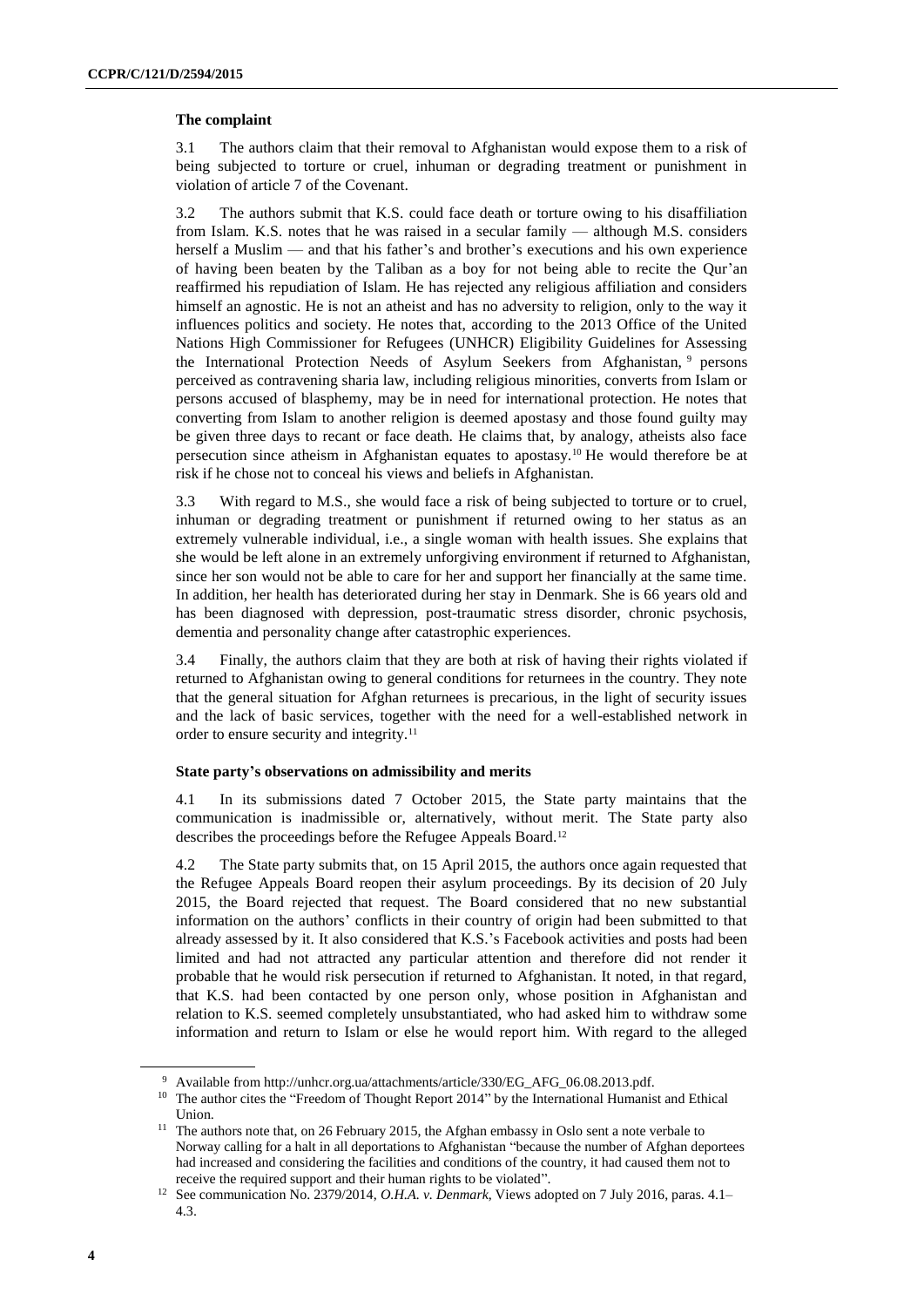threat against the authors by the sister's former husband, the Board reached the same conclusion regarding the lack of credibility of such allegations. It added that, according to new information, the sister's son had been present during K.S.'s interview with the Danish Immigration Service, rendering even more unlikely that K.S. had been unaware of his sister's situation. With regard to the situation of Afghan returnees, the Board noted that several returns had taken place in collaboration with Afghan authorities since the issuance of the note verbale referred to by the authors. Finally, with regard to the health situation of M.S., the Board considered that such information was not itself relevant to the asylum process and fell outside the competence of the Board as it was of a humanitarian nature and should therefore be considered by the Ministry of Immigration, Integration and Housing in the context of an application on humanitarian and compassionate grounds.

4.3 The State party argues that the authors have failed to establish a prima facie case for the purpose of admissibility and that their allegations concerning an alleged risk of a violation of the rights enshrined under article 7 are manifestly unfounded and therefore inadmissible.

4.4 On the merits, the State party contends that the authors' return to Afghanistan would not violate article 7 of the Covenant. The State party recalls that the risk of irreparable harm must be personal and that there is a high threshold for providing substantial grounds for establishing such a risk. <sup>13</sup> The authors have not disputed the assessment made by the Refugee Appeals Board that the grounds for their request for asylum had been based on the authors' fear of the Taliban but had not included the information contained in their communication to the Committee. With regard to the other grounds, the authors have failed to provide any new and specific information about their situation other than that already assessed by the national authorities. The Board assessed thoroughly the facts and evidence produced by the authors and the background information available on conditions in Afghanistan, and concluded that no humanitarian grounds existed contrary to the international obligations of Denmark. The authors disagree with the Board in its assessment of evidence and background information, and purport to use the Committee as a fourth instance.

4.5 With regard to M.S.'s health circumstances, the State party notes that the European Court of Human Rights has in its decisions adopted a restrictive approach in cases where it was submitted that article 3 of the Convention for the Protection of Human Rights and Fundamental Freedoms would be violated in case of return of persons with health issues. The State party notes that a case must present exceptional circumstances and compelling humanitarian considerations for a return to be contrary to article 3 of the Convention.<sup>14</sup> The State party maintains that the present case presents no such exceptional circumstances or compelling humanitarian considerations as to render the refusal of residence on humanitarian grounds contrary to the international obligations of Denmark, as considered by the Ministry of Immigration, Integration and Housing in its decision of 14 November 2014. M.S. does not suffer from very serious physical or mental disorder requiring therapy and, consequently, she fails to meet the criterion for being granted discretionary leave to remain on medical grounds. Also, the State party's practice to grant residence to Afghan women who have no male family members or social network in Afghanistan owing to the very harsh living conditions and limited possibility of survival for single women is not applicable to M.S. since she would be returned together with her adult son, who has lived in Afghanistan for many years.

4.6 With regard to K.S.'s religious stance, the State party contends that, as concluded by the Refugee Appeals Board, he would not risk abuse contrary to article 7 of the Covenant in Afghanistan owing to his agnostic persuasion and on the basis of background information and his activities before and after his departure from Afghanistan. This is particularly true when considering that K.S. originated from the city of Mazar-e Sharif — the third largest

<sup>13</sup> The State party cites communication No. 2007/2010, *J.J.M. v. Denmark*, Views adopted on 26 March 2014, para. 9.2.

<sup>14</sup> The State party cites the European Court of Human Rights decisions in *D. v. the United Kingdom* (application No. 30240/96), adopted on 2 May 1997, and *Bensaid v. the United Kingdom* (application No. 44599/98), adopted on 6 February 2001.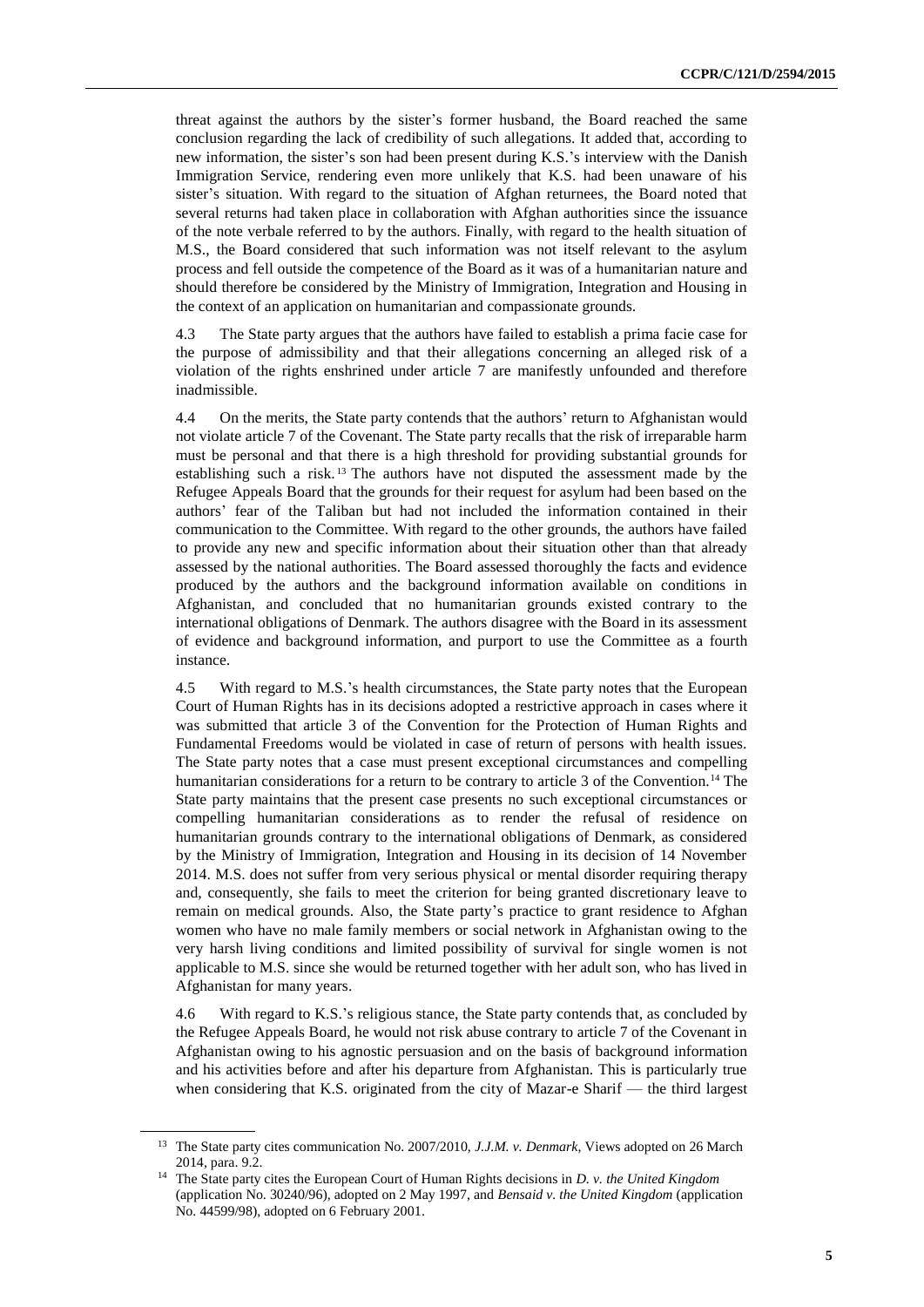city in the country — and appears to be a very low-profile individual who has never actively participated in any public debate apart from sharing a few posts on Facebook. The State party adds that, although K.S. gave a detailed account of his situation in the asylum proceedings, he did not claim a fear of persecution due to his agnostic persuasion until 17 November 2014, in the context of his request that his asylum proceedings be reopened. According to the background information available, he would not be at risk in failing to take part in religious Islamic traditions and rites.<sup>15</sup>

4.7 Finally, with regard to the authors' allegations concerning the threats received from the sister's former husband, the State party notes that the Refugee Appeals Board considered the allegations not credible since the authors had not proved that they had received any specific and serious threats, and since those grounds for asylum had not been raised previously by K.S. in the context of the Danish Immigration Service interviews or the Board hearing. Also, the State party notes that the existence of a restraining order against the former husband due to a spousal conflict does not render probable that the authors' rights enshrined under article 7 would be at risk of being violated if returned to Afghanistan.

4.8 The State party requests that interim measures be lifted in the light of the inexistence of irreparable harm to the authors in case of deportation.

#### **Authors' comments on the State party's observations**

5.1 In their submissions of 11 November 2015, the authors claim that the State party has made an erroneous assessment of the evidence in the case, in determining both the authors' lack of credibility and the inexistence of a risk of a violation of article 7.

5.2 The authors contend that, in its decision of 23 June 2014, the Refugee Appeals Board relied primarily on an anonymous email to the Danish Immigration Service to justify the authors' alleged lack of credibility with regard to the family conflict.

5.3 With regard to K.S's religious stance, the author has consistently stated his conviction since his first interview, and Danish authorities have acknowledged his disaffiliation from Islam. He is likely to express his conviction if returned to Afghanistan. This can be expressed implicitly, for example, by failing to participate in religious events and practices, and he may face persecution as a result. The authors note that, according to the Home Office of the United Kingdom of Great Britain and Northern Ireland, in a note on Afghanistan, <sup>16</sup> converts from Islam are in general at a real risk of persecution in Afghanistan and should therefore be granted asylum unless there is clear evidence that a particular individual would not be at risk. The authors note that atheists face a stronger condemnation than converts. The male author entered Denmark at the age of 17 and has become more aware of his agnostic conviction since then, including by posting antireligious content on Facebook.

5.4 As regards M.S., if returned, she would be without any network, which would put her at risk in the light of her age and her mental health condition.

#### **Issues and proceedings before the Committee**

#### *Consideration of admissibility*

6.1 Before considering any claims contained in a communication, the Human Rights Committee must decide, in accordance with rule 93 of its rules of procedure, whether it is admissible under the Optional Protocol.

6.2 The Committee has ascertained, as required under article 5 (2) (a) of the Optional Protocol, that the same matter is not being examined under another procedure of international investigation or settlement.

6.3 The Committee notes the authors' claim that their removal from Denmark to Afghanistan would expose them to a risk of a violation of their rights under article 7 of the

<sup>&</sup>lt;sup>15</sup> The State party cites the three reports by Landinfo relied upon by the Board (see footnote 6 above).

<sup>16</sup> Available from www.refworld.org/docid/51b702414.html.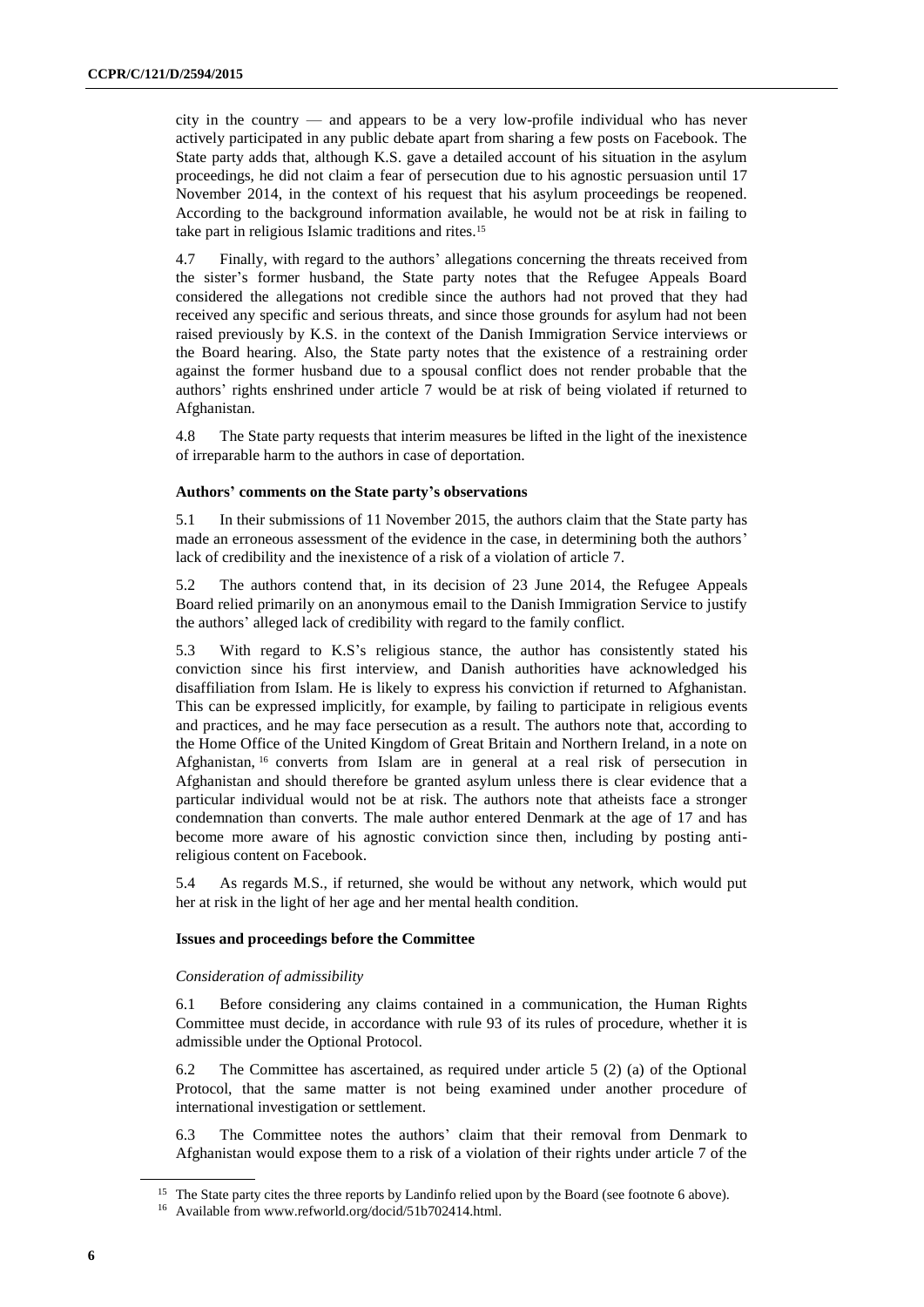Covenant based on K.S.'s religious disaffiliation, on M.S.'s health condition and on the general conditions for Afghan returnees in the country of origin.

6.4 The Committee notes K.S.'s arguments that he would face persecution in Afghanistan because atheism is equated with apostasy, which may entail death for those who choose not to recant. The State party has stated that K.S.'s allegations regarding a fear of religious persecution were assessed by the Refugee Appeals Board but found not credible owing to the author's low profile, as he had not actively participated in any public debate other than sharing a few Facebook posts, which had gathered very limited attention. Also, the author had only raised his fear of persecution relating to his agnostic persuasion on 17 November 2014, when he requested that his asylum proceedings be reopened. The Committee notes, in that regard, that while the author had stated that he was a non-believer at his interviews with the Danish Immigration Service and at the hearing before the Board, he had failed to allege a fear of persecution on the basis of his religious disbeliefs. It also notes that the author, who presents himself as an agnostic and not an atheist, bases his fear of a violation of his rights under article 7 on the general situation for atheists in Afghanistan, without relating the situation to his personal context and, in particular, to his lack of antireligious activism either in Afghanistan or in Denmark. The Committee therefore considers that the author K.S. has failed to sufficiently substantiate his claim of a risk of a violation of article 7 of the Covenant based on his agnostic convictions, and declares that part of the communication inadmissible in accordance with article 2 of the Optional Protocol.

6.5 The Committee notes the authors' allegations made on the basis of the general situation of Afghan returnees, including the security situation and the lack of basic services. However, it considers that those allegations are general in nature and do not establish a personal risk under article 7 of the Covenant. The Committee is also aware of reports about the deteriorating situation in Afghanistan. The obligation not to remove an individual contrary to a State party's obligations under the Covenant applies at the time of removal. The Committee recalls that, in cases of imminent deportation, the material point in time for assessing the issue must be that of its own consideration of the case. Accordingly, in the context of the communications procedure under the Optional Protocol, in assessing the facts submitted to its consideration by the parties, the Committee must also take into account new developments brought to its attention by the parties that might have an impact on the risks that an author subject to removal could face. In the present case, the information in the public domain has signalled a significant deterioration in the situation in Kabul in recent times.<sup>17</sup> However, on the basis of the information in the case file, the Committee is not in a position to assess the extent to which the current changed situation in their country of origin may impact the authors' personal risk. In this context, the Committee recalls that it remains the responsibility of the State party to assess continuously the risk that any person would face in case of return to another country before the State takes any final action regarding his or her deportation or removal.<sup>18</sup>

6.6 Without prejudice to the continuing responsibility of the State party to take into account the present situation of the country to which the author would be deported, and based on the information provided by the parties, the Committee considers this part of the communication to be insufficiently substantiated and inadmissible pursuant to article 2 of the Optional Protocol.

6.7 The Committee notes, however, that the authors' allegations regarding the risk of a violation of article 7 on the basis of M.S.'s health condition have been sufficiently substantiated, are intimately linked to the merits and should be considered at that stage.

6.8 The Committee therefore declares the communication admissible insofar as it appears to raise issues under article 7 of the Covenant with regard to M.S.'s health condition and proceeds to its consideration on the merits.

<sup>17</sup> See, for example[, www.un.org/victimsofterrorism/en/node/3466;](http://www.un.org/victimsofterrorism/en/node/3466) and Amnesty International, *Forced back to danger: asylum seekers returned from Europe to Afghanistan* (London, October 2017).

<sup>18</sup> See communication No. 2625/2015, *S.Z. v. Denmark*, adopted on 28 July 2016, para. 7.9.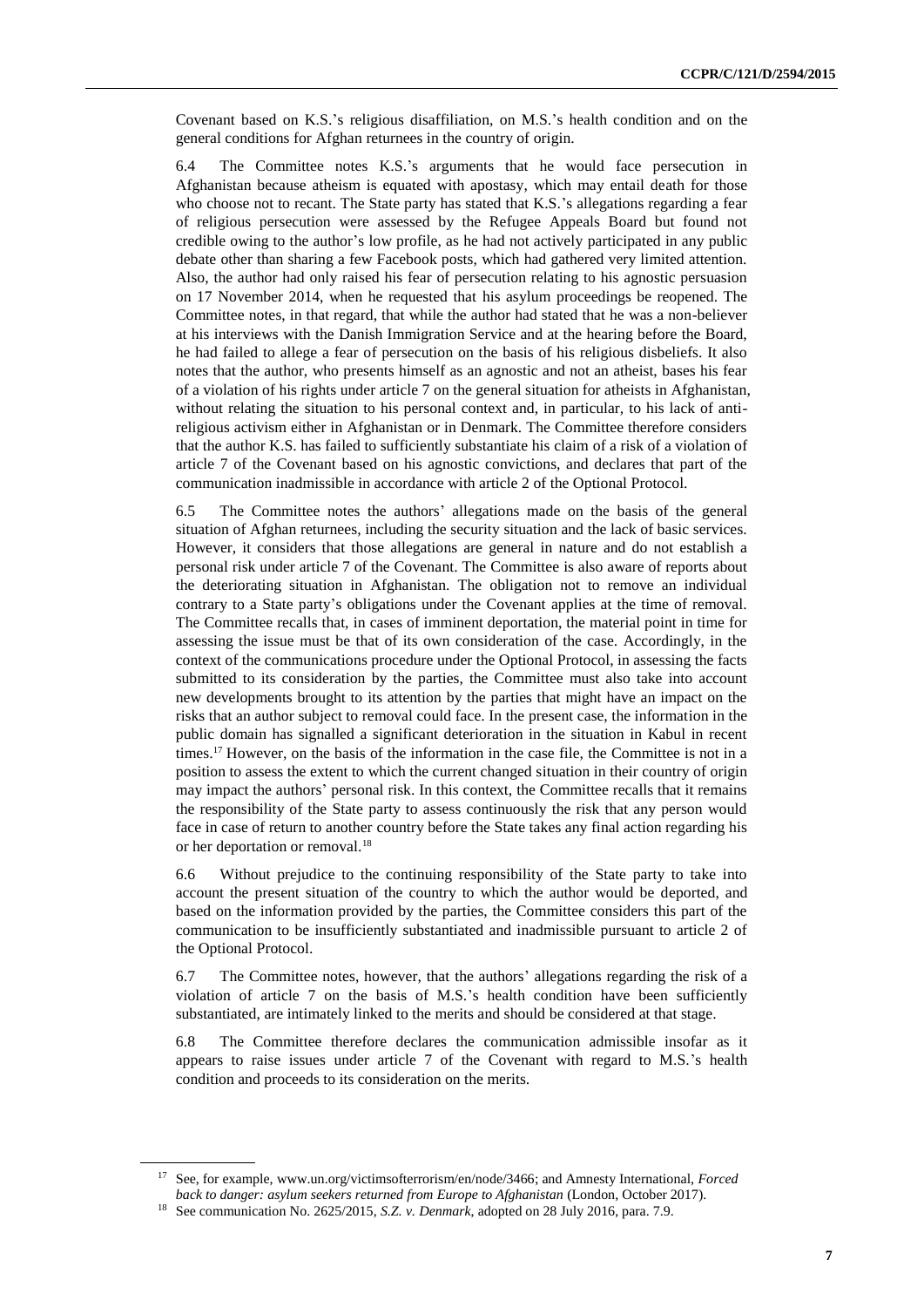#### *Consideration of the merits*

7.1 The Committee has considered the present communication in the light of all the information made available to it by the parties, as required under article  $5(1)$  of the Optional Protocol.

7.2 The Committee notes the authors' allegations that M.S., who is 68 years old, has been diagnosed as suffering from depression, post-traumatic stress disorder and personality change, and has no support network in Afghanistan, would be subjected to treatment contrary to article 7 of the Covenant if returned to Afghanistan.

7.3 The Committee recalls paragraph 12 of its general comment No. 31 (2004) on the nature of the general legal obligation imposed on States parties to the Covenant, in which it refers to the obligation of States parties not to extradite, deport, expel or otherwise remove a person from their territory where there are substantial grounds for believing that there is a real risk of irreparable harm, such as that contemplated by article 7 of the Covenant, which prohibits cruel, inhuman or degrading treatment. The Committee has also indicated that the risk must be personal and that the threshold for providing substantial grounds to establish that a real risk of irreparable harm exists is high.<sup>19</sup>

7.4 The Committee further recalls that it is within the jurisdiction of the States parties to examine the facts and evidence of the case in order to determine whether such a risk exists, unless it can be established that the assessment was clearly arbitrary or amounted to a manifest error or denial of justice.<sup>20</sup>

7.5 The Committee acknowledges M.S.'s advanced age, her diagnosed medical condition and her need for daily care and support. However, it notes that the Refugee Appeals Board assessed thoroughly M.S.'s grounds for asylum but considered that the author's mental disorder did not require therapy, and that she would be returning with her adult son, K.S., who has lived in Afghanistan for many years, and therefore she could not be considered as not having a "support network". The author challenges the assessment of evidence and the factual conclusions reached by the Board, but she does not provide convincing arguments for concluding that this assessment would be arbitrary or otherwise amount to a denial of justice.

7.6 The Committee notes, in particular, that the author was diagnosed in May 2014 with an unspecified degree of depression, post-traumatic stress disorder and personality change, for which she is receiving no medical treatment or therapy, and that she has only been prescribed vitamins. It also notes that she would be returned together with her adult son K.S., who has lived in Afghanistan for a number of years. It further notes the authors' argument that K.S. would not be able to support M.S. financially and care for her at the same time, and that M.S. relies on the daily support of her extended family in Denmark, which she would presumably not have in Afghanistan. However, the Committee considers that the authors have not provided any specific information or evidence suggesting that M.S.'s medical condition requires specialized assistance and/or medical treatment that she would be unable to obtain in Afghanistan.

7.7 In the light of the foregoing, the Committee considers that the authors have failed to show that M.S.'s life or physical integrity would be at imminent and direct risk as a result of her removal to Afghanistan.<sup>21</sup> The Committee therefore concludes that the author M.S's removal to Afghanistan would not constitute a violation of her rights under article 7 of the Covenant.

<sup>19</sup> See, inter alia, communications No. 2007/2010, *X. v. Denmark*, Views adopted on 26 March 2014, para. 9.2; No. 692/1996, *A.R.J. v. Australia*, Views adopted on 28 July 1997, para. 6.6; and No. 1833/2008, *X. v. Sweden*, Views adopted on 1 November 2011, para. 5.18.

<sup>20</sup> See communications No. 2272/2013, *P.T. v. Denmark*, Views adopted on 1 April 2015, para. 7; No. 2053/2011, *B.L. v. Australia*, Views adopted on 16 October 2014; No. 2049/2011, *Z. v. Australia*, Views adopted on 18 July 2014, para 9.3; No. 1819/2008, *A.A. v. Canada*, inadmissibility decision adopted on 31 October 2011; and No. 1763/2008, *Pillai et al. v. Canada*, Views adopted on 25 March 2011, para. 11.4.

<sup>21</sup> See communication No. 2060/2011, *W.M.G. v. Canada*, Views adopted on 11 March 2016, para. 7.4.